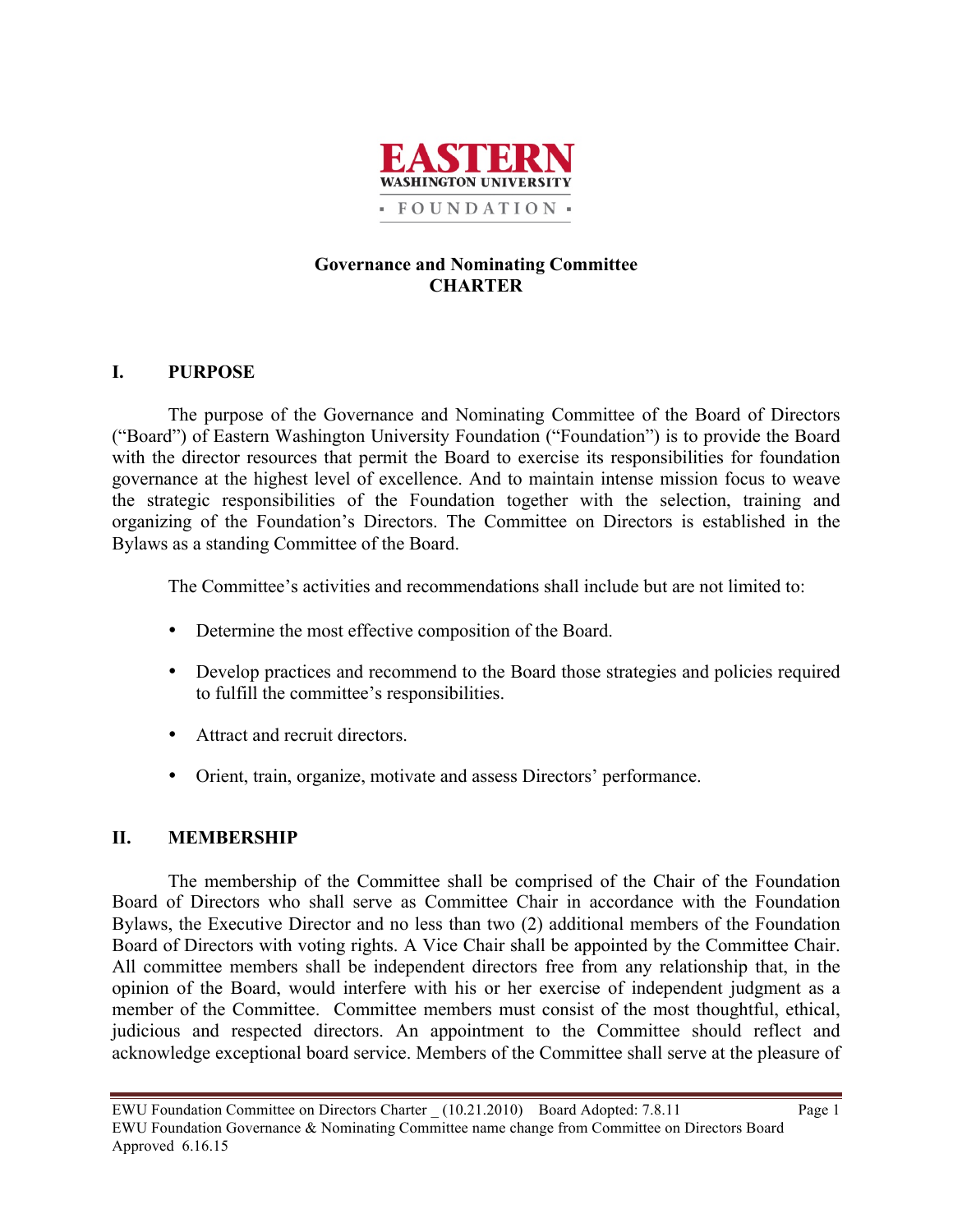the Board and shall be appointed to, and removed from, the Committee by the Board. The Chair and members will serve terms pursuant to the established Foundation Bylaws.

## **III. MEETINGS**

The Committee shall hold regular meetings pursuant to a schedule issued by the Chair of the Directors and pursuant to the Foundation Bylaws. Special meetings of the committee may be held upon the call of the Committee Chair, Chair of the Directors, at any time that the attendance or consent of at least a majority of the committee can be obtained.

## **IV. OPERATIONS**

The Committee Chair shall prepare or approve an agenda in advance of each meeting. The Committee Chair shall preside at all meetings. At the request of or in the absence of the Chair, the Vice Chair shall preside at meetings and otherwise fulfill the duties and obligations of the Chair. The Committee will cause to be kept adequate minutes of its proceedings, and shall present any findings, actions taken, activities or recommendations to the Executive Committee and the Board. Minutes shall be filed with the Foundation records. Committee members will be furnished with copies of the minutes of each meeting and any action taken.

In accordance with the approved Bylaws, the Committee will be governed by the same rules regarding meetings (including meetings conducted telephonically), action without meetings, notice, waiver of notice, and quorum and voting requirements as are applicable to the Board. The Committee is authorized and empowered to adopt its own rules of procedure not inconsistent with (a) any provision hereof, (b) any provision of the Bylaws of the Foundation, or (c) the laws of the state of Washington. A quorum shall consist of a majority of the members who are entitled to vote.

# **V. RESPONSIBILITIES AND DUTIES**

The responsibilities of the Committee are a continuum of practices and policies that begins with an understanding of the board's present and future needs for talent and is consistent with the mission of Eastern Washington University. The Committee is charged by the Board with the responsibility to:

- 1. Design the board composition.
	- a) Analysis of current board to include a baseline of years of service as a director and each individual's gender, ethnic, geographic and educational background;
	- b) Occupational credentials, showing for-profit and nonprofit experience, specific professional expertise and board or governance experiences;
	- c) Functional expertise and reputation;
	- d) Confidential assessment of personal giving capacity and giving history; and
	- e) Each Director's personal and professional sphere of influence.